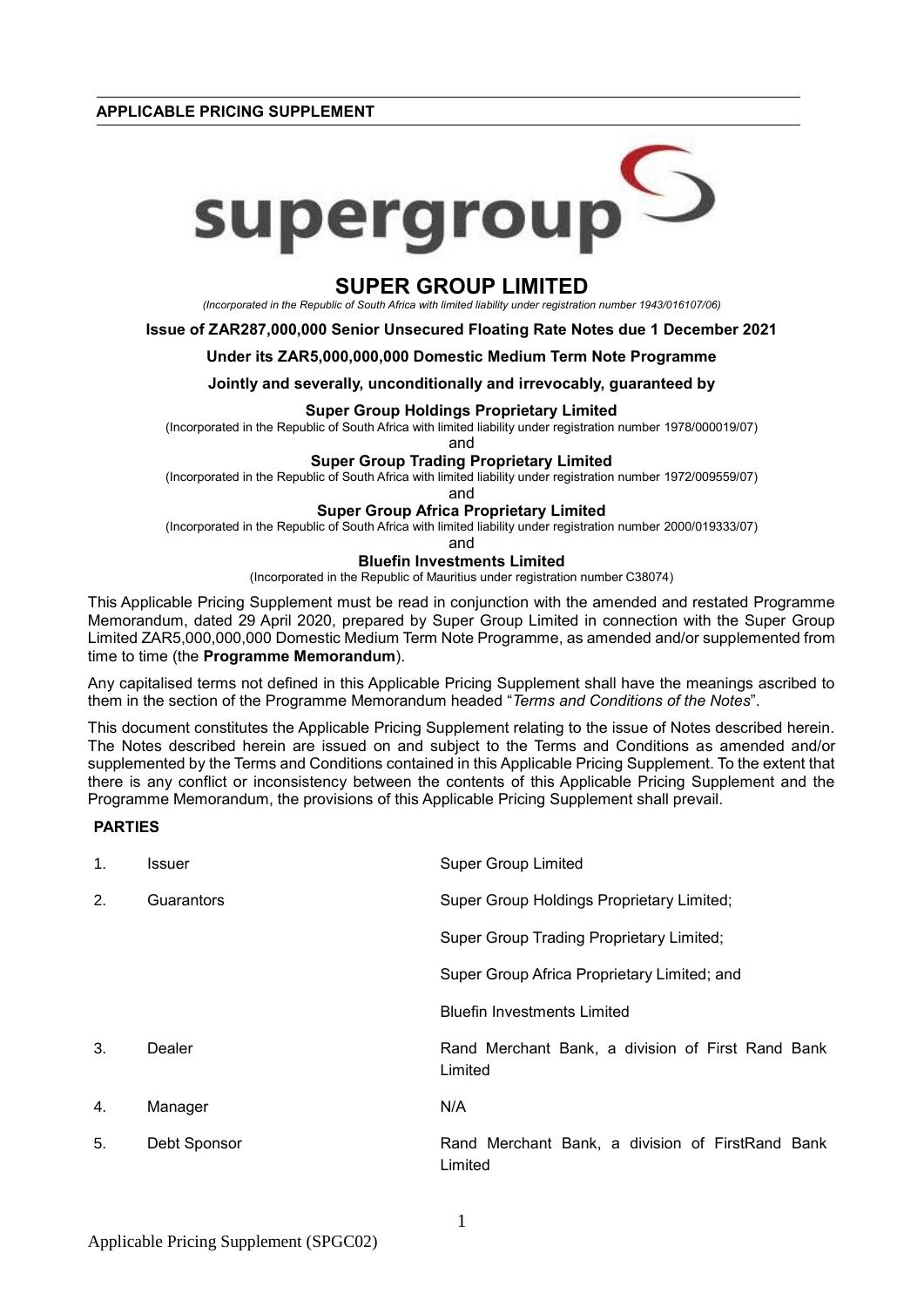| 6.                                      | Paying Agent             | <b>Super Group Limited</b>                                                                       |  |  |
|-----------------------------------------|--------------------------|--------------------------------------------------------------------------------------------------|--|--|
|                                         | <b>Specified Address</b> | 27 Impala Road, Chislehurston, Sandton, Johannesburg,<br>2196, South Africa                      |  |  |
| 7.                                      | <b>Calculation Agent</b> | <b>Super Group Limited</b>                                                                       |  |  |
|                                         | <b>Specified Address</b> | 27 Impala Road, Chislehurston, Sandton, Johannesburg,<br>2196, South Africa                      |  |  |
| 8.                                      | <b>Transfer Agent</b>    | <b>Super Group Limited</b>                                                                       |  |  |
|                                         | <b>Specified Address</b> | 27 Impala Road, Chislehurston, Sandton, Johannesburg,<br>2196, South Africa                      |  |  |
| 9.                                      | <b>Issuer Agent</b>      | Rand Merchant Bank, a division of First Rand Bank<br>Limited                                     |  |  |
|                                         | <b>Specified Address</b> | 1 Merchant Place, Cnr Fredman Drive & Rivonia Road,<br>Sandton, Johannesburg, 2196, South Africa |  |  |
| 10.                                     | Settlement Agent         | Rand Merchant Bank, a division of First Rand Bank<br>Limited                                     |  |  |
|                                         | <b>Specified Address</b> | 1 Merchant Place, Cnr Fredman Drive & Rivonia Road,<br>Sandton, Johannesburg, 2196, South Africa |  |  |
| <b>PROVISIONS RELATING TO THE NOTES</b> |                          |                                                                                                  |  |  |

| 11. | <b>Status of Notes</b>                                                                             | <b>Senior Unsecured</b>                                                                          |  |  |  |
|-----|----------------------------------------------------------------------------------------------------|--------------------------------------------------------------------------------------------------|--|--|--|
| 12. | Form of Notes                                                                                      | The Notes in this Tranche are listed Notes, issued in<br>uncertificated form and held by the CSD |  |  |  |
| 13. | Series Number                                                                                      | 11                                                                                               |  |  |  |
| 14. | <b>Tranche Number</b>                                                                              | 1                                                                                                |  |  |  |
| 15. | Aggregate Nominal Amount:                                                                          |                                                                                                  |  |  |  |
|     | Series<br>(a)                                                                                      | ZAR287,000,000                                                                                   |  |  |  |
|     | (b)<br>Tranche                                                                                     | ZAR287,000,000                                                                                   |  |  |  |
| 16. | Interest                                                                                           | Interest-bearing                                                                                 |  |  |  |
| 17. | <b>Interest Payment Basis</b>                                                                      | <b>Floating Rate</b>                                                                             |  |  |  |
| 18. | Conversion<br>Automatic/Optional<br>from<br>one<br>Interest/Redemption/Payment<br>Basis to another | N/A                                                                                              |  |  |  |
| 19. | <b>Issue Date</b>                                                                                  | 1 December 2020                                                                                  |  |  |  |
| 20. | Nominal Amount per Note                                                                            | ZAR1,000,000                                                                                     |  |  |  |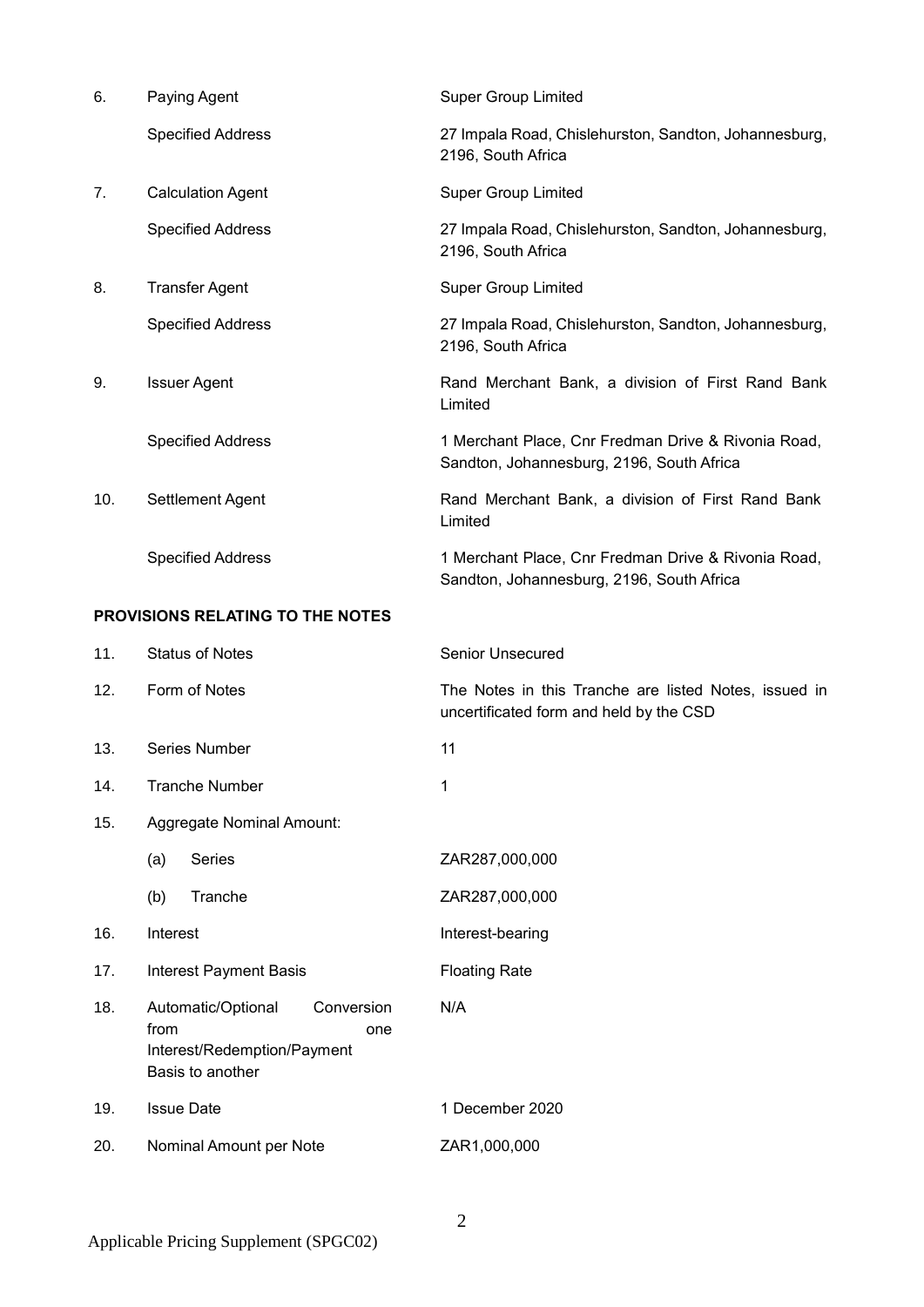| 21. | <b>Specified Denomination</b>     |                 |     | ZAR1,000,000                                                                                                                                                                                                                                                                                                        |  |  |  |
|-----|-----------------------------------|-----------------|-----|---------------------------------------------------------------------------------------------------------------------------------------------------------------------------------------------------------------------------------------------------------------------------------------------------------------------|--|--|--|
| 22. | <b>Specified Currency</b>         |                 |     | <b>ZAR</b>                                                                                                                                                                                                                                                                                                          |  |  |  |
| 23. | <b>Issue Price</b>                |                 |     | 100%                                                                                                                                                                                                                                                                                                                |  |  |  |
| 24. | <b>Interest Commencement Date</b> |                 |     | 1 December 2020                                                                                                                                                                                                                                                                                                     |  |  |  |
| 25. | <b>Maturity Date</b>              |                 |     | 1 December 2021                                                                                                                                                                                                                                                                                                     |  |  |  |
| 26. | Applicable<br>Convention          | <b>Business</b> | Day | <b>Following Business Day</b>                                                                                                                                                                                                                                                                                       |  |  |  |
| 27. | <b>Final Redemption Amount</b>    |                 |     | 100% of Nominal Amount                                                                                                                                                                                                                                                                                              |  |  |  |
| 28. | Last Day to Register              |                 |     | By 17h00 on 18 February 2021, 21 May 2021,<br>21 August 2021 and 20 November 2021, or if any early<br>redemption occurs, 11 days prior to the actual<br>Redemption Date or, if such day is not a Business Day,<br>the Business Day before each Books Closed Period                                                  |  |  |  |
| 29. | Books Closed Period(s)            |                 |     | The Register will be closed from 19 February 2021 to<br>28 February 2021, 22 May 2021 to 31 May 2021,<br>22 August<br>2021<br>31<br>August<br>to<br>2021<br>and<br>21 November 2021 to 30 November 2021 (all dates<br>inclusive), or if any early redemption occurs, 10 days prior<br>to the actual Redemption Date |  |  |  |
| 30. | Default Rate                      |                 |     | N/A                                                                                                                                                                                                                                                                                                                 |  |  |  |
|     | <b>FIXED RATE NOTES</b>           |                 |     | N/A                                                                                                                                                                                                                                                                                                                 |  |  |  |

# **FLOATING RATE NOTES**

31. (a) Floating Interest Payment Date(s)

1 March 2021, 1 June 2021, 1 September 2021 and 1 December 2021, or, if such day is not a Business Day, the Business Day on which interest will be paid, as determined in accordance with the Applicable Business Day Convention (as specified in this applicable pricing supplement), with the first Floating Interest Payment Date being 1 March 2021, or, if such day is not a Business Day, the Business Day on which interest will be paid, as determined in accordance with the Applicable Business Day Convention (as specified in this applicable pricing supplement).

(b) Interest Period(s) From and including the applicable Floating Interest Payment Date and ending on but excluding the following Floating Interest Payment Date, with the first Interest Period commencing on (and including) the Interest Commencement Date and ending on the day before the next Floating Interest Payment Date (each Floating Interest Payment Date as adjusted in accordance with the Applicable Business Day Convention)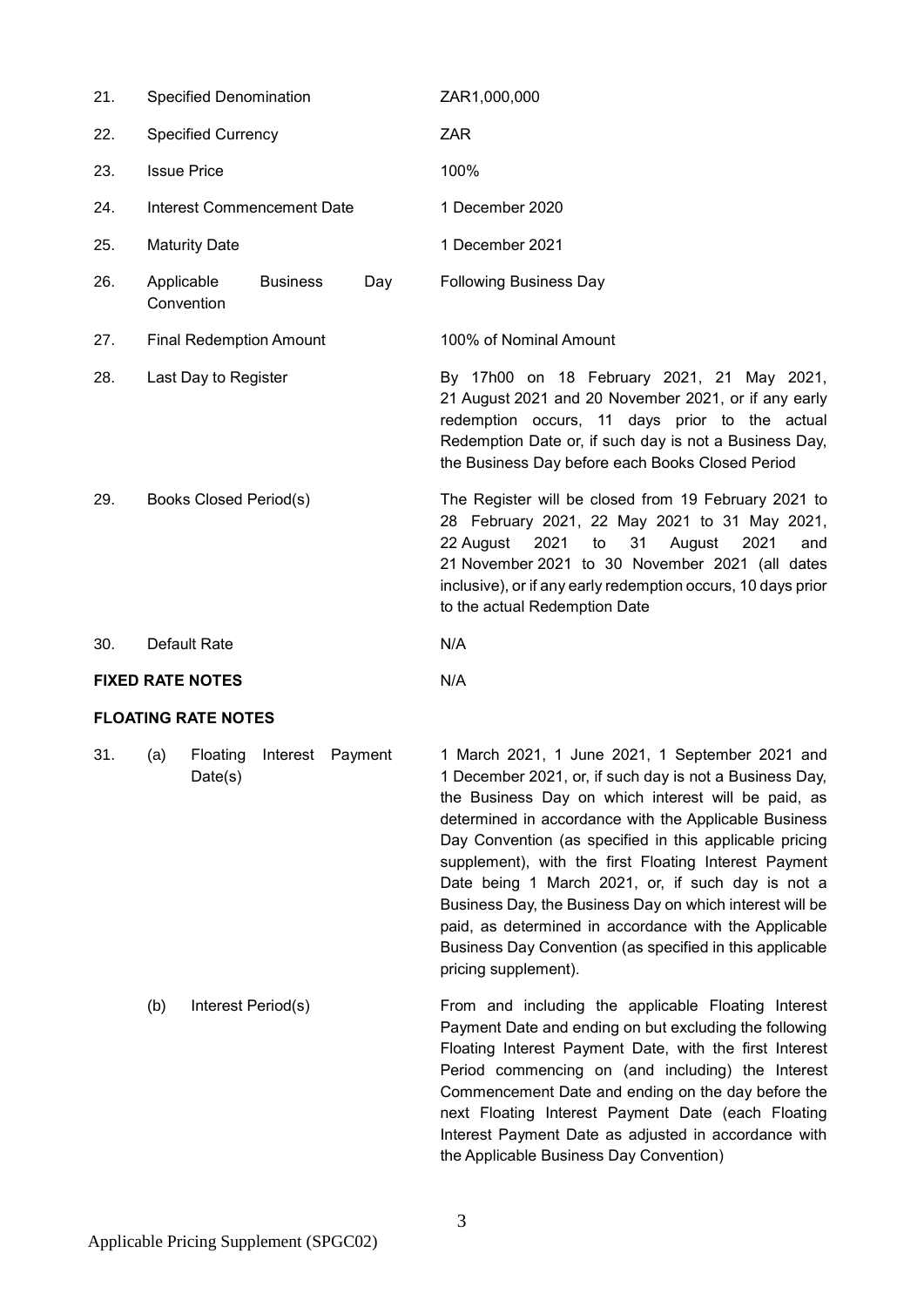|                         | (c)                                                                                  | Definition of Business Day (if<br>different from that set out in<br>Condition 1) (Interpretation)                                                                                                            | N/A                                                                                                                           |  |  |  |  |
|-------------------------|--------------------------------------------------------------------------------------|--------------------------------------------------------------------------------------------------------------------------------------------------------------------------------------------------------------|-------------------------------------------------------------------------------------------------------------------------------|--|--|--|--|
|                         | (d)                                                                                  | Minimum Rate of Interest                                                                                                                                                                                     | N/A                                                                                                                           |  |  |  |  |
|                         | (e)                                                                                  | Maximum Rate of Interest                                                                                                                                                                                     | N/A                                                                                                                           |  |  |  |  |
|                         | (f)                                                                                  | Day Count Fraction                                                                                                                                                                                           | Actual/365                                                                                                                    |  |  |  |  |
|                         | (g)                                                                                  | Other terms relating to the<br>method of calculating interest<br>(e.g.: Day Count Fraction,<br>rounding up provision)                                                                                        | N/A                                                                                                                           |  |  |  |  |
| 32.                     |                                                                                      | Manner in which the Rate of Interest<br>is to be determined                                                                                                                                                  | Screen Rate Determination<br>(Reference Rate<br>plus<br>Margin)                                                               |  |  |  |  |
| 33.                     | Margin                                                                               |                                                                                                                                                                                                              | 112 basis points per annum to be added to the Reference<br>Rate                                                               |  |  |  |  |
| 34.                     |                                                                                      | If ISDA Determination                                                                                                                                                                                        | N/A                                                                                                                           |  |  |  |  |
| 35.                     |                                                                                      | If Screen Rate Determination:                                                                                                                                                                                |                                                                                                                               |  |  |  |  |
|                         | (a)                                                                                  | Reference Rate (including<br>relevant period by reference<br>to which the Rate of Interest<br>is to be calculated)                                                                                           | 3 month ZAR-JIBAR                                                                                                             |  |  |  |  |
|                         | (b)                                                                                  | Interest Rate Determination<br>Date(s)                                                                                                                                                                       | 1 March 2021, 1 June 2021, and 1 September 2021, with<br>the first Interest Rate Determination Date being 26<br>November 2020 |  |  |  |  |
|                         | (c)                                                                                  | Relevant Screen Page and<br>Reference Code                                                                                                                                                                   | ZAR-JIBAR-SAFEX                                                                                                               |  |  |  |  |
| 36.                     | otherwise                                                                            | If Rate of Interest to be calculated<br>than<br>by<br><b>ISDA</b><br>Determination<br>Screen<br>Rate<br>or<br>Determination, insert basis for<br>determining Rate of Interest/Margin/<br>Fallback provisions | N/A                                                                                                                           |  |  |  |  |
| 37.                     | Calculation Agent responsible for<br>calculating amount of principal and<br>interest |                                                                                                                                                                                                              | <b>Super Group Limited</b>                                                                                                    |  |  |  |  |
|                         |                                                                                      | <b>ZERO COUPON NOTES</b>                                                                                                                                                                                     | N/A                                                                                                                           |  |  |  |  |
|                         |                                                                                      | <b>PARTLY PAID NOTES</b>                                                                                                                                                                                     | N/A                                                                                                                           |  |  |  |  |
| <b>INSTALMENT NOTES</b> |                                                                                      |                                                                                                                                                                                                              | N/A                                                                                                                           |  |  |  |  |
| <b>MIXED RATE NOTES</b> |                                                                                      |                                                                                                                                                                                                              | N/A                                                                                                                           |  |  |  |  |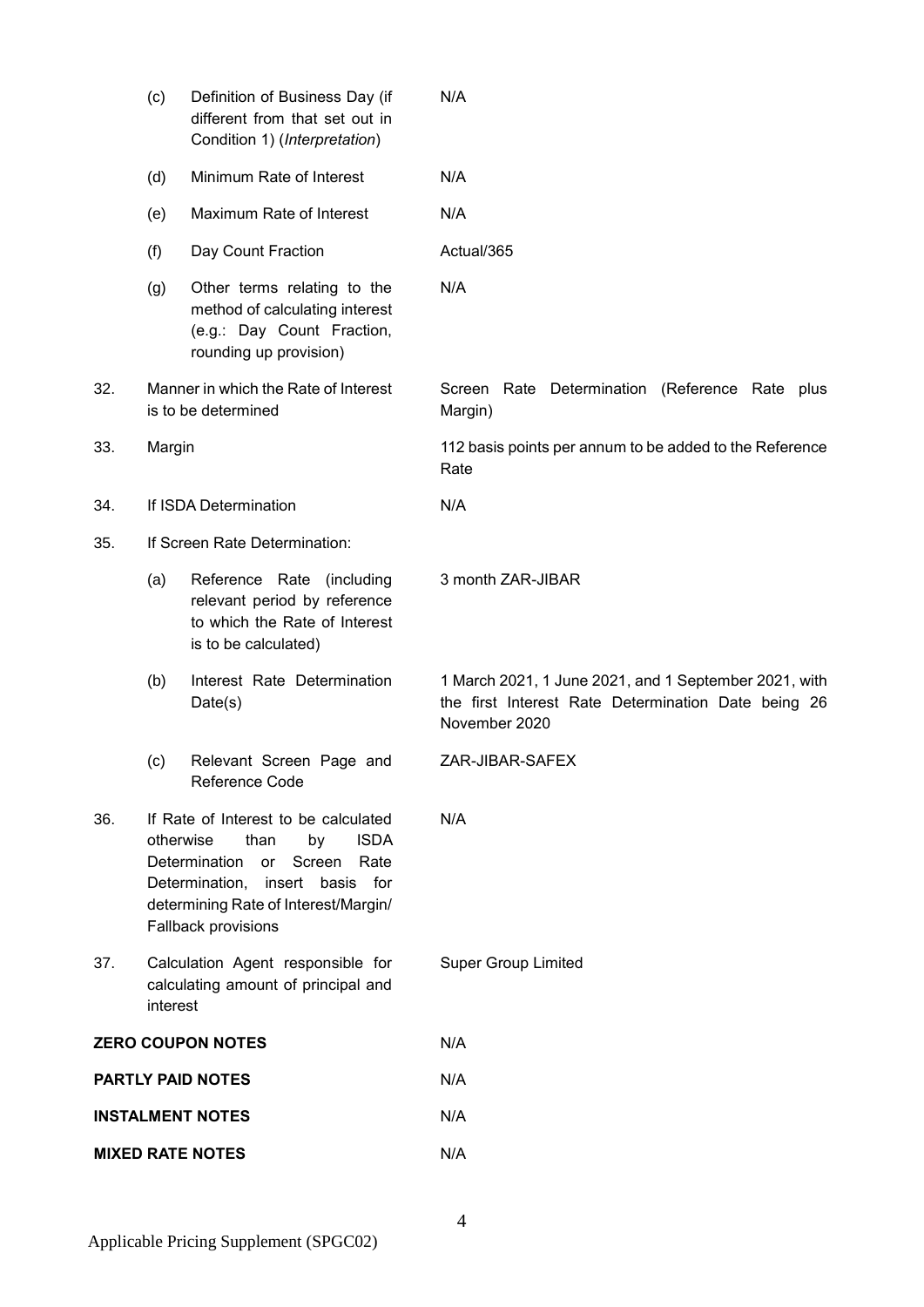| <b>INDEX-LINKED NOTES</b>  | N/A |
|----------------------------|-----|
| <b>DUAL CURRENCY NOTES</b> | N/A |

# **EXCHANGEABLE NOTES** N/A

# **OTHER NOTES** N/A

# **PROVISIONS REGARDING REDEMPTION/MATURITY**

- 38. Redemption at the option of the Issuer pursuant to Condition 11.3 (*Redemption at the Option of the Issuer*): No
- 39. Redemption at the Option of the Senior Noteholders pursuant to Condition 11.4 (*Redemption at the Option of the Senior Noteholders*): No
- 40. Redemption in the event of a Change of Control at the election of Noteholders pursuant to Condition 11.5 (*Redemption in the event of a Change of Control*) or any other terms applicable to a Change of **Control** Yes
- 41. Redemption in the event of a failure to maintain JSE Listing and Rating at the election of Noteholders pursuant to Condition 11.6 (*Redemption in the event of a failure to maintain JSE Listing and Rating*)
- 42. Early Redemption Amount(s) payable on redemption for taxation reasons pursuant to Condition 11.2 (*Redemption for Tax Reasons*), on redemption at the option of the Issuer pursuant to Condition 11.3 (*Redemption at the Option of the Issuer*), on redemption at the option of the Senior Noteholders pursuant to Condition 11.4 (*Redemption at the Option of Senior Noteholders*), on an Event of Default pursuant to Condition 18 (*Events of Default*), on a Change of Control pursuant to Condition 11.5 (*Redemption in the event of a Change of Control*) or in relation to a failure to maintain a JSE Listing and Rating pursuant to Condition 11.6 (*Redemption in the event of a failure to maintain JSE Listing and Rating*) (if different from that set out

Yes

N/A

5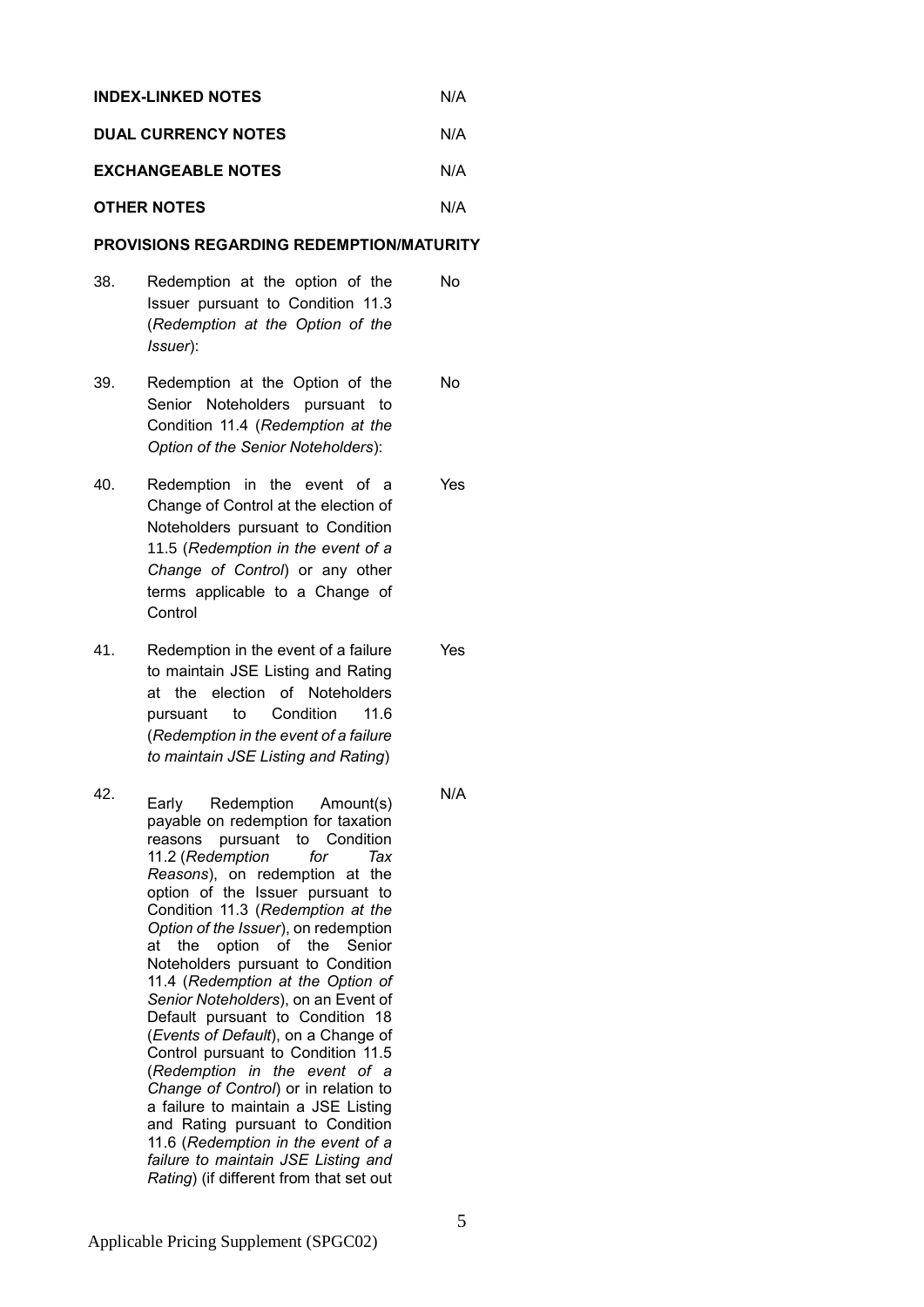in the relevant Conditions).

# **GENERAL**

| 43. | <b>Financial Exchange</b>                                         | Interest Rate Market of the JSE Limited                                                     |
|-----|-------------------------------------------------------------------|---------------------------------------------------------------------------------------------|
| 44. | Additional selling restrictions                                   | N/A                                                                                         |
| 45. | ISIN No.                                                          | ZAG000172800                                                                                |
| 46. | <b>Stock Code</b>                                                 | SPGC02                                                                                      |
| 47. | Stabilising manager                                               | N/A                                                                                         |
| 48. | Provisions relating to stabilisation                              | N/A                                                                                         |
| 49. | Method of distribution                                            | <b>Dutch Auction</b>                                                                        |
| 50. | Credit Rating assigned to the Issuer                              | zaAAA on a long-term and zaA-1 on a short term South<br>Africa national scale credit rating |
| 51. | Applicable Rating Agency                                          | <b>S&amp;P Global Ratings</b>                                                               |
| 52. | Governing law (if the laws of South<br>Africa are not applicable) | N/A                                                                                         |
| 53. | Other provisions                                                  | N/A                                                                                         |

# **DISCLOSURE REQUIREMENTS IN TERMS OF PARAGRAPH 3(5) OF THE COMMERCIAL PAPER REGULATIONS IN RELATION TO THIS ISSUE OF NOTES**

54. Paragraph 3(5)(a)

The "*ultimate borrower*" (as defined in the Commercial Paper Regulations) is the Issuer.

55. Paragraph 3(5)(b)

The Issuer is a going concern and can in all circumstances be reasonably expected to meet its commitments under the Notes.

# 56. Paragraph 3(5)(c)

The auditor of the Issuer is KPMG Incorporated.

# 57. Paragraph 3(5)(d)

As at the date of this issue:

- (a) the Issuer has issued ZAR2,350,000,000, exclusive of this issuance and the SPG010 issuance, issuing on same the Issue Date, Commercial Paper (as defined in the Commercial Paper Regulations); and
- (b) the Issuer estimates that it may issue ZA500,000,000, exclusive of this issuance and the SPG010 issuance, issuing on same the Issue Date, Commercial Paper during the current financial year, ending 30 June 2021.
- 58. Paragraph 3(5)(e)

All information that may reasonably be necessary to enable the investor to ascertain the nature of the financial and commercial risk of its investment in the Notes is contained in the Programme Memorandum and the Applicable Pricing Supplement.

59. Paragraph 3(5)(f)

There has been no material adverse change in the Issuer's financial position since the date of its last audited financial statements.